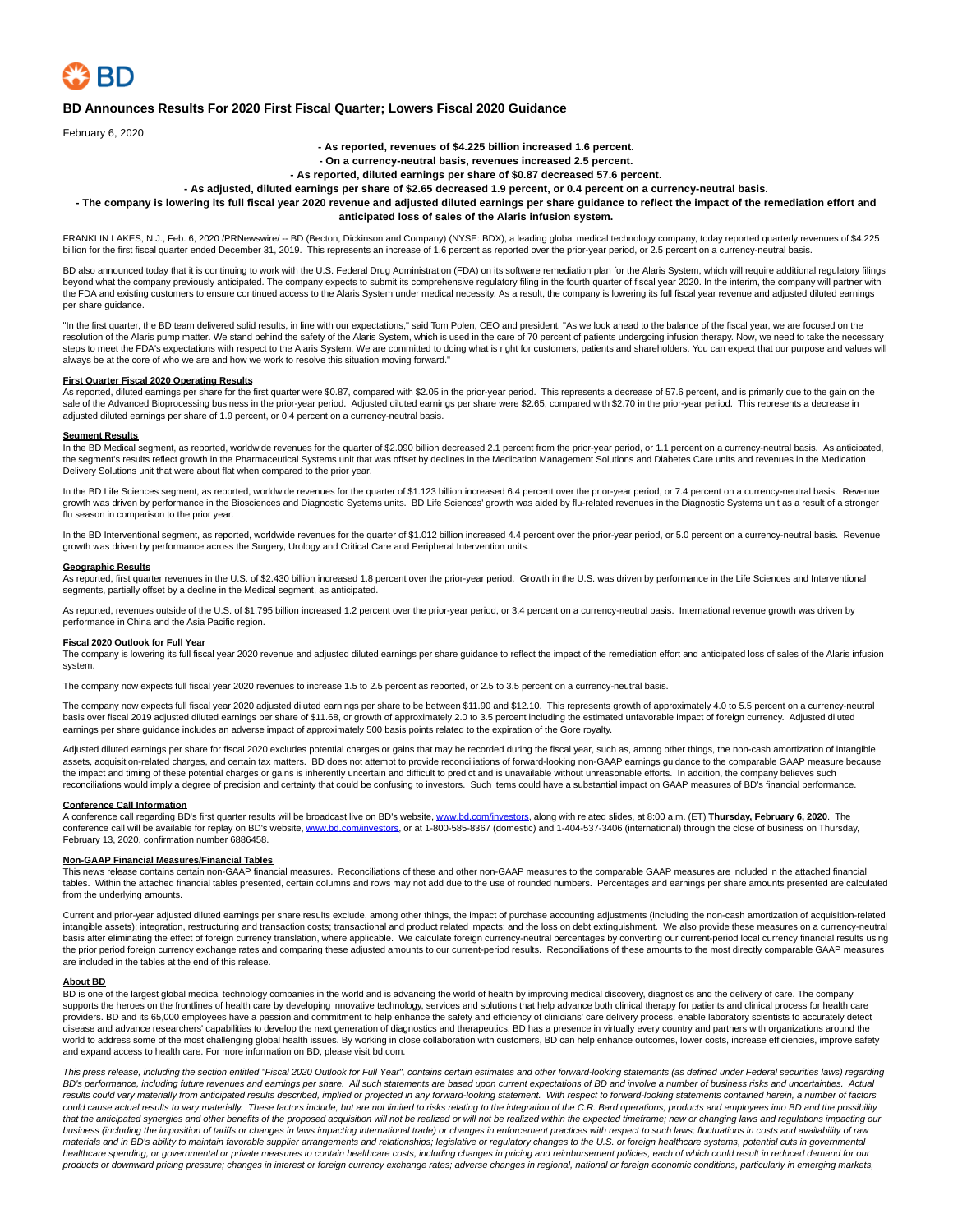including any impact on our ability to access credit markets and finance our operations, the demand for our products and services, or our suppliers' ability to provide products needed for our operations; the adverse impact of cyber-attacks on our information systems or products; competitive factors including technological advances and new products introduced by competitors; interruptions in our supply chain or manufacturing processes; pricing and market pressures; difficulties inherent in product development, delays in product introductions and uncertainty of market acceptance of new products; adverse changes in geopolitical conditions; increases in energy costs and their effect on, among other things, the cost of producing BD's products; product efficacy or safety concerns resulting in product product product a factors discussed in BD's filings with the Securities and Exchange Commission. We do not intend to update any forward-looking statements to reflect events or circumstances after the date hereof except as required by applicable laws or regulations

## BECTON DICKINSON AND COMPANY CONSOLIDATED INCOME STATEMENTS

(Unaudited; Amounts in millions, except share and per share data)

|                                                                      | Three Months Ended December 31, |       |    |                    |        |          |
|----------------------------------------------------------------------|---------------------------------|-------|----|--------------------|--------|----------|
|                                                                      | 2019                            |       |    | 2018               |        | % Change |
| <b>REVENUES</b>                                                      | \$                              | 4,225 | \$ | 4.160              |        | 1.6      |
| Cost of products sold                                                |                                 | 2.247 |    | 2.187              |        | 2.7      |
| Selling and administrative expense                                   |                                 | 1.121 |    | 1.073              |        | 4.5      |
| Research and development expense                                     |                                 | 270   |    | 258                |        | 4.9      |
| Acquisitions and other restructurings                                |                                 | 86    |    | 91                 |        | (5.3)    |
| Other operating income, net                                          |                                 |       |    | (335)              | 100.0  |          |
| TOTAL OPERATING COSTS AND EXPENSES                                   |                                 | 3,724 |    | 3,273              |        | 13.8     |
| <b>OPERATING INCOME</b>                                              |                                 | 501   |    | 888                | (43.5) |          |
| Interest expense                                                     |                                 | (136) |    | (171)              | (20.6) |          |
| Interest income, net                                                 |                                 | 1     |    | (12)               | 110.4  |          |
| Other income, net                                                    |                                 | 27    |    | 10                 | 167.8  |          |
| <b>INCOME BEFORE INCOME TAXES</b>                                    |                                 | 394   |    | 714                | (44.8) |          |
| Income tax provision                                                 |                                 | 117   |    | 115                |        | 1.4      |
| <b>NET INCOME</b>                                                    |                                 | 278   |    | 599                | (53.7) |          |
| Preferred stock dividends                                            |                                 | (38)  |    | (38)               |        |          |
| NET INCOME APPLICABLE TO COMMON SHAREHOLDERS                         | \$                              | 240   | \$ | 562                | (57.3) |          |
| <b>EARNINGS PER SHARE</b>                                            |                                 |       |    |                    |        |          |
| Basic Earnings per Share                                             | \$                              | 0.88  | \$ | 2.09               | (57.9) |          |
| Diluted Earnings per Share                                           | \$                              | 0.87  | \$ | 2.05               | (57.6) |          |
| AVERAGE SHARES OUTSTANDING (in thousands)<br><b>Basic</b><br>Diluted | 271,102<br>274,952              |       |    | 269.035<br>274,256 |        |          |
|                                                                      |                                 |       |    |                    |        |          |

# BECTON DICKINSON AND COMPANY

CONDENSED CONSOLIDATED BALANCE SHEETS (Amounts in millions)

|                                             | December 31, 2019<br>(Unaudited) |        | September 30, 2019 |        |
|---------------------------------------------|----------------------------------|--------|--------------------|--------|
| <b>ASSETS</b>                               |                                  |        |                    |        |
| Cash and equivalents                        | \$                               | 560    | \$                 | 536    |
| Restricted cash                             |                                  | 49     |                    | 54     |
| Short-term investments                      |                                  | 8      |                    | 30     |
| Trade receivables, net                      |                                  | 2,074  |                    | 2,345  |
| Inventories                                 |                                  | 2.760  |                    | 2.579  |
| Prepaid expenses and other                  |                                  | 987    |                    | 1,119  |
| <b>TOTAL CURRENT ASSETS</b>                 |                                  | 6,438  |                    | 6.664  |
| Property, plant and equipment, net          |                                  | 5,782  |                    | 5.659  |
| Goodwill and other intangibles, net         |                                  | 38,160 |                    | 38,354 |
| Other Assets                                |                                  | 1,573  |                    | 1,088  |
| <b>TOTAL ASSETS</b>                         |                                  | 51,952 |                    | 51,765 |
| LIABILITIES AND SHAREHOLDERS' EQUITY        |                                  |        |                    |        |
| Short-term debt                             | \$                               | 2,456  | \$.                | 1,309  |
| Other current liabilities                   |                                  | 4,269  |                    | 4.345  |
| Long-term debt                              |                                  | 16,949 |                    | 18,081 |
| Long-term employee benefit obligations      |                                  | 1,290  |                    | 1,272  |
| Deferred income taxes and other liabilities |                                  | 5,785  |                    | 5,676  |
| Shareholders' equity                        |                                  | 21,202 |                    | 21,081 |
| TOTAL LIABILITIES AND SHAREHOLDERS' EQUITY  |                                  | 51,952 |                    | 51,765 |

### BECTON DICKINSON AND COMPANY CONDENSED CONSOLIDATED STATEMENTS OF CASH FLOWS (Unaudited; Amounts in millions)

|                                                           | Three Months Ended December 31. |       |   |       |  |
|-----------------------------------------------------------|---------------------------------|-------|---|-------|--|
|                                                           | 2019                            |       |   | 2018  |  |
| OPERATING ACTIVITIES                                      |                                 |       |   |       |  |
| Net income                                                |                                 | 278   | S | 599   |  |
| Depreciation and amortization                             |                                 | 530   |   | 563   |  |
| Change in operating assets and liabilities and other, net |                                 | (94)  |   | (918) |  |
| NET CASH PROVIDED BY OPERATING ACTIVITIES                 |                                 | 713   |   | 245   |  |
| <b>INVESTING ACTIVITIES</b>                               |                                 |       |   |       |  |
| Capital expenditures                                      |                                 | (173) |   | (167) |  |
| Proceeds from divestitures, net                           |                                 |       |   | 476   |  |
| Other, net                                                |                                 | (114) |   | (9)   |  |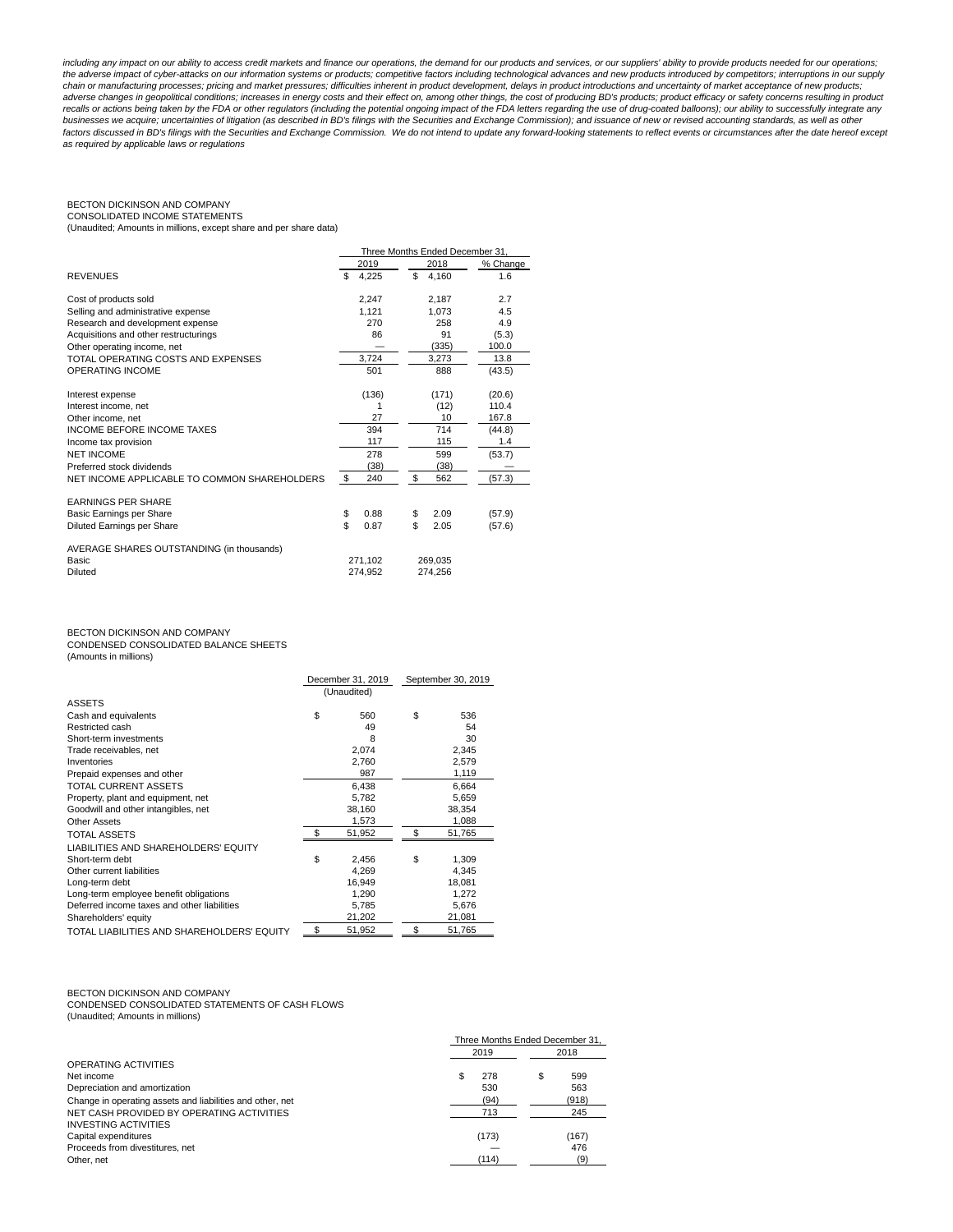| NET CASH (USED FOR) PROVIDED BY INVESTING ACTIVITIES                        | (287) | 299   |
|-----------------------------------------------------------------------------|-------|-------|
| <b>FINANCING ACTIVITIES</b>                                                 |       |       |
| Change in credit facility borrowings                                        | 210   | 50    |
| Payments of debt and term loans                                             | (303) | (453) |
| Dividends paid                                                              | (252) | (245) |
| Other, net                                                                  | (68)  | (86)  |
| NET CASH USED FOR FINANCING ACTIVITIES                                      | (413) | (734) |
| Effect of exchange rate changes on cash and equivalents and restricted cash |       | (5)   |
| NET INCREASE (DECREASE) IN CASH AND EQUIVALENTS AND RESTRICTED CASH         | 18    | (195) |
| OPENING CASH AND EQUIVALENTS AND RESTRICTED CASH                            | 590   | 1.236 |
| CLOSING CASH AND EQUIVALENTS AND RESTRICTED CASH                            | 609   | 1.042 |

# BECTON DICKINSON AND COMPANY

SUPPLEMENTAL REVENUE INFORMATION REVENUES BY BUSINESS SEGMENTS AND UNITS - UNITED STATES Three Months Ended December 31,

(Unaudited; Amounts in millions)

|                                              |    | Α     | в           | $C = (A-B)/B$ |
|----------------------------------------------|----|-------|-------------|---------------|
|                                              |    | 2019  | 2018        | % Change      |
| <b>BD MEDICAL</b>                            |    |       |             |               |
| Medication Delivery Solutions (a)            | \$ | 520   | \$<br>519   | 0.2           |
| Medication Management Solutions (a)          |    | 462   | 508         | (9.0)         |
| Diabetes Care                                |    | 139   | 145         | (4.1)         |
| <b>Pharmaceutical Systems</b>                |    | 84    | 68          | 23.2          |
| TOTAL                                        | -S | 1,204 | \$<br>1,239 | (2.8)         |
|                                              |    |       |             |               |
| <b>BD LIFE SCIENCES</b>                      |    |       |             |               |
| Integrated Diagnostic Solutions (b)          |    |       |             |               |
| <b>Preanalytical Systems</b>                 | \$ | 202   | \$<br>201   | 0.7           |
|                                              |    |       |             |               |
| Diagnostic Systems                           |    | 184   | 175         | 5.1           |
| <b>Total Integrated Diagnostic Solutions</b> |    | 386   | 376         | 2.7           |
| <b>Biosciences</b>                           |    | 152   | 108         | 40.4          |
| TOTAL                                        | \$ | 538   | \$<br>484   | 11.2          |
|                                              |    |       |             |               |
| <b>BD INTERVENTIONAL</b>                     |    |       |             |               |
| Surgery (c)                                  | \$ | 256   | \$<br>246   | 4.1           |
| Peripheral Intervention (c)                  |    | 225   | 223         | 1.2           |
| Urology and Critical Care (c)                |    | 206   | 195         | 5.8           |
| <b>TOTAL</b>                                 | \$ | 688   | \$<br>664   | 3.6           |
|                                              |    |       |             |               |
| <b>TOTAL UNITED STATES</b>                   | \$ | 2,430 | \$<br>2,387 | 1.8           |

(a) The presentation of prior-period amounts reflects the reclassification of \$2 million associated with the movement, effective on October 1, 2019, of certain products from the Medication Delivery Solutions unit to the Medication Management Solutions unit.

(b) Effective October 1, 2019, the Preanalytical Systems and Diagnostic Systems units were joined to create the new Integrated Diagnostic Solutions unit.

c) The presentation of prior-period amounts reflects the total reclassifications of \$31 million associated with the movement, effective on October 1, 2019, of certain products from the Surgery unit and<br>the Urology and Crit

# BECTON DICKINSON AND COMPANY

SUPPLEMENTAL REVENUE INFORMATION

REVENUES BY BUSINESS SEGMENTS AND UNITS - INTERNATIONAL

Three Months Ended December 31, (continued)

| (Unaudited; Amounts in millions) |  |  |  |
|----------------------------------|--|--|--|
|----------------------------------|--|--|--|

|                                              |                |       |    |       |    |      | $D=(A-B)/B$ | $E=(A-B-C)/B$ |  |  |  |           |          |            |
|----------------------------------------------|----------------|-------|----|-------|----|------|-------------|---------------|--|--|--|-----------|----------|------------|
|                                              |                | A     |    | B     |    | C    |             | % Change      |  |  |  |           |          |            |
|                                              |                | 2019  |    | 2018  |    |      |             |               |  |  |  | FX Impact | Reported | <b>FXN</b> |
| <b>BD MEDICAL</b>                            |                |       |    |       |    |      |             |               |  |  |  |           |          |            |
| <b>Medication Delivery Solutions</b>         | \$             | 428   | \$ | 438   | \$ | (10) | (2.2)       | 0.2           |  |  |  |           |          |            |
| Medication Management Solutions              |                | 113   |    | 118   |    | (3)  | (4.0)       | (1.2)         |  |  |  |           |          |            |
| Diabetes Care                                |                | 129   |    | 129   |    | (3)  | 0.6         | 2.5           |  |  |  |           |          |            |
| <b>Pharmaceutical Systems</b>                |                | 215   |    | 212   |    | (7)  | 1.5         | 4.7           |  |  |  |           |          |            |
| <b>TOTAL</b>                                 | \$             | 886   | \$ | 896   | \$ | (23) | (1.1)       | 1.4           |  |  |  |           |          |            |
| <b>BD LIFE SCIENCES</b>                      |                |       |    |       |    |      |             |               |  |  |  |           |          |            |
| Integrated Diagnostic Solutions (a)          |                |       |    |       |    |      |             |               |  |  |  |           |          |            |
| <b>Preanalytical Systems</b>                 | \$             | 196   | \$ | 192   | \$ | (4)  | 2.2         | 4.4           |  |  |  |           |          |            |
| <b>Diagnostic Systems</b>                    |                | 218   |    | 207   |    | (4)  | 5.4         | 7.2           |  |  |  |           |          |            |
| <b>Total Integrated Diagnostic Solutions</b> |                | 414   |    | 399   |    | (8)  | 3.8         | 5.9           |  |  |  |           |          |            |
| <b>Biosciences</b>                           |                | 171   |    | 173   |    | (3)  | (1.3)       | 0.7           |  |  |  |           |          |            |
| <b>TOTAL</b>                                 | \$             | 585   | \$ | 572   | \$ | (11) | 2.3         | 4.3           |  |  |  |           |          |            |
| <b>BD INTERVENTIONAL</b>                     |                |       |    |       |    |      |             |               |  |  |  |           |          |            |
| Surgery (b)                                  | \$             | 70    | \$ | 64    | \$ | (1)  | 9.5         | 11.5          |  |  |  |           |          |            |
| Peripheral Intervention (b)                  |                | 170   |    | 160   |    | (4)  | 6.5         | 8.9           |  |  |  |           |          |            |
| Urology and Critical Care (b)                |                | 85    |    | 83    |    |      | 2.8         | 3.0           |  |  |  |           |          |            |
| <b>TOTAL</b>                                 | $\mathfrak{L}$ | 325   | \$ | 306   | \$ | (5)  | 6.1         | 7.8           |  |  |  |           |          |            |
| <b>TOTAL INTERNATIONAL</b>                   | \$             | 1,795 | \$ | 1,773 | \$ | (39) | 1.2         | 3.4           |  |  |  |           |          |            |

(a) Effective October 1, 2019, the Preanalytical Systems and Diagnostic Systems units were joined to create the new Integrated Diagnostic Solutions unit.<br>(b) The presentation of prior-period amounts reflects the total recl

The presentation of prior-period amounts reflects the total reclassifications of \$14 million associated with the movement, effective on October 1, 2019, of certain products from the Surgery unit and the Urology and Critical Care unit to the Peripheral Intervention unit.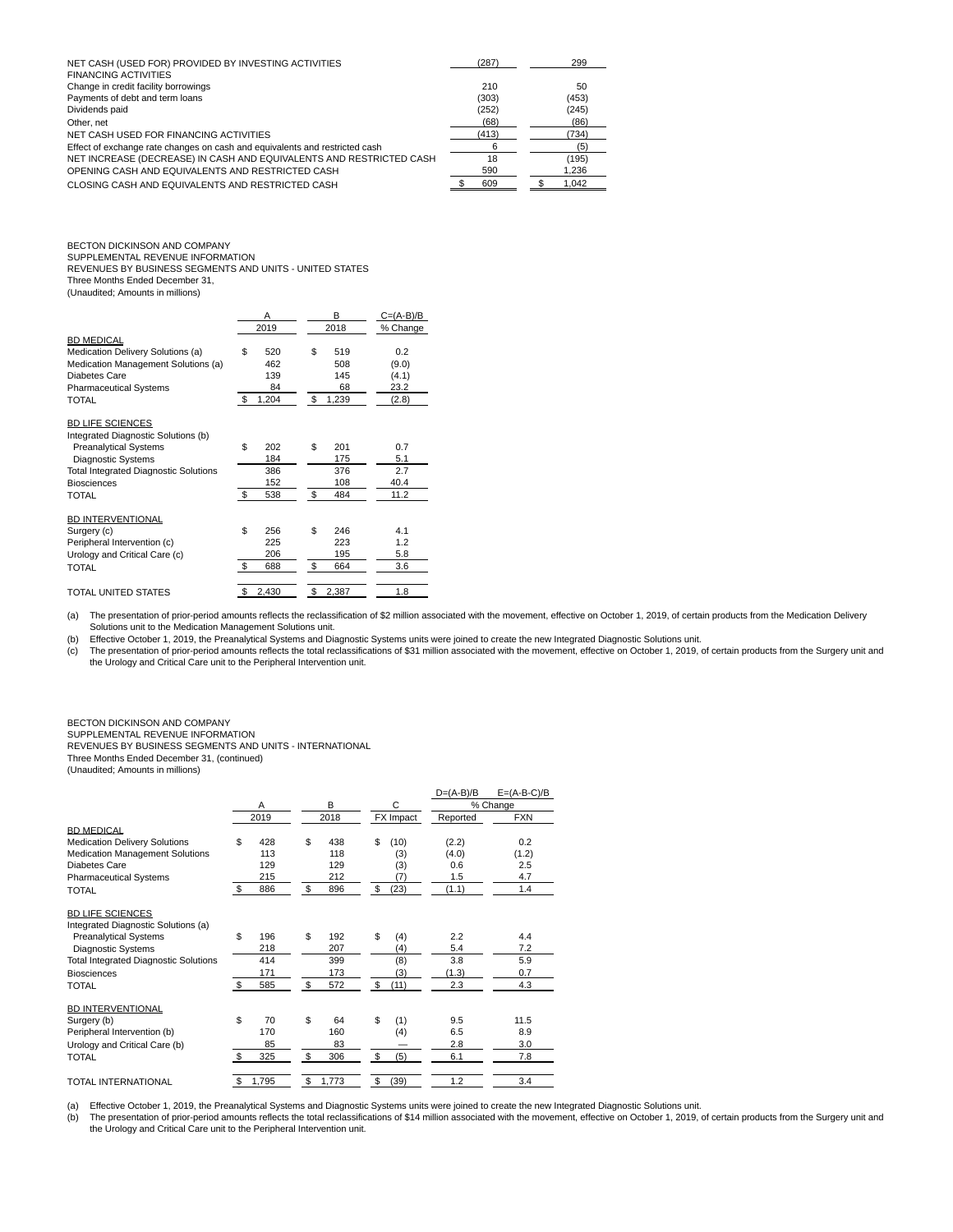## BECTON DICKINSON AND COMPANY SUPPLEMENTAL REVENUE INFORMATION

REVENUES BY BUSINESS SEGMENTS AND UNITS - TOTAL

Three Months Ended December 31, (continued) (Unaudited; Amounts in millions)

|                                              |              |             |            | $D=(A-B)/B$ | $E=(A-B-C)/B$ |  |          |  |  |
|----------------------------------------------|--------------|-------------|------------|-------------|---------------|--|----------|--|--|
|                                              | Α            | B           | C          |             |               |  | % Change |  |  |
|                                              | 2019         | 2018        | FX Impact  | Reported    | <b>FXN</b>    |  |          |  |  |
| <b>BD MEDICAL</b>                            |              |             |            |             |               |  |          |  |  |
| Medication Delivery Solutions (a)            | \$<br>948    | \$<br>956   | \$<br>(10) | (0.9)       | 0.2           |  |          |  |  |
| Medication Management Solutions (a)          | 575          | 625         | (3)        | (8.0)       | (7.5)         |  |          |  |  |
| Diabetes Care                                | 268          | 274         | (3)        | (1.9)       | (1.0)         |  |          |  |  |
| <b>Pharmaceutical Systems</b>                | 299          | 280         | (7)        | 6.8         | 9.2           |  |          |  |  |
| <b>TOTAL</b>                                 | \$<br>2,090  | 2,135<br>\$ | (23)<br>\$ | (2.1)       | (1.1)         |  |          |  |  |
| <b>BD LIFE SCIENCES</b>                      |              |             |            |             |               |  |          |  |  |
| Integrated Diagnostic Solutions (b)          |              |             |            |             |               |  |          |  |  |
| <b>Preanalytical Systems</b>                 | \$<br>398    | \$<br>393   | \$<br>(4)  | 1.4         | 2.5           |  |          |  |  |
| <b>Diagnostic Systems</b>                    | 402          | 382         | (4)        | 5.3         | 6.2           |  |          |  |  |
| <b>Total Integrated Diagnostic Solutions</b> | 800          | 774         | (8)        | 3.3         | 4.3           |  |          |  |  |
| <b>Biosciences</b>                           | 323          | 281         | (3)        | 14.8        | 16.0          |  |          |  |  |
| <b>TOTAL</b>                                 | -S<br>1,123  | \$<br>1,056 | \$<br>(11) | 6.4         | 7.4           |  |          |  |  |
| BD INTERVENTIONAL                            |              |             |            |             |               |  |          |  |  |
| Surgery (c)                                  | \$<br>326    | \$<br>310   | \$<br>(1)  | 5.2         | 5.6           |  |          |  |  |
| Peripheral Intervention (c)                  | 395          | 382         | (4)        | 3.4         | 4.4           |  |          |  |  |
| Urology and Critical Care (c)                | 291          | 277         |            | 4.9         | 5.0           |  |          |  |  |
| <b>TOTAL</b>                                 | \$.<br>1,012 | \$<br>970   | \$<br>(5)  | 4.4         | 5.0           |  |          |  |  |
| <b>TOTAL REVENUES</b>                        | 4,225<br>\$  | \$<br>4,160 | \$<br>(39) | 1.6         | 2.5           |  |          |  |  |

(a) The presentation of prior-period amounts reflects the reclassification of \$2 million associated with the movement, effective on October 1, 2019, of certain products from the Medication Delivery Solutions unit to the Medication Management Solutions unit.

(b) Effective October 1, 2019, the Preanalytical Systems and Diagnostic Systems units were joined to create the new Integrated Diagnostic Solutions unit.

(c) The presentation of prior-period amounts reflects the total reclassifications of \$45 million associated with the movement, effective on October 1, 2019, of certain products from the Surgery unit and the Urology and Critical Care unit to the Peripheral Intervention unit.

BECTON DICKINSON AND COMPANY

SUPPLEMENTAL INFORMATION

RECONCILIATION OF REPORTED DILUTED EPS TO ADJUSTED DILUTED EPS (Unaudited)

| Reported Diluted Earnings per Share                                                                                                                                           | 2019<br>0.87 | 2018<br>2.05 | Growth<br>(1.18) | Foreign<br>Currency<br>Translation<br>(0.03)<br>S | Foreign<br>Currency<br>Neutral<br>Growth<br>(1.15)<br>æ. | Growth %<br>(57.6)<br>% | Foreign<br>Currency<br>Neutral<br>Growth %<br>$(56.1)$ % |
|-------------------------------------------------------------------------------------------------------------------------------------------------------------------------------|--------------|--------------|------------------|---------------------------------------------------|----------------------------------------------------------|-------------------------|----------------------------------------------------------|
| Purchase accounting adjustments (\$348 million and \$379 million pre-tax, respectively) (1)                                                                                   | 1.27         | 1.38         |                  |                                                   |                                                          |                         |                                                          |
| Integration costs (\$62 million and \$73 million pre-tax, respectively) $(2)$                                                                                                 | 0.23         | 0.27         |                  |                                                   |                                                          |                         |                                                          |
| Restructuring costs (\$23 million and \$41 million pre-tax, respectively) (2)<br>Transaction gain/loss and product-related matters (\$59 million and \$(335) million pre-tax, | 0.08         | 0.15         |                  |                                                   |                                                          |                         |                                                          |
| respectively) (3)                                                                                                                                                             | 0.22         | (1.22)       |                  |                                                   |                                                          |                         |                                                          |
| European requlatory initiative-related costs (\$17 million and \$5 million pre-tax,                                                                                           |              |              |                  |                                                   |                                                          |                         |                                                          |
| respectively) $(4)$                                                                                                                                                           | 0.06         | 0.02         |                  |                                                   |                                                          |                         |                                                          |
| Income tax benefit of special items and impact of tax reform (\$(22) million and \$17                                                                                         |              |              |                  |                                                   |                                                          |                         |                                                          |
| million, respectively) (5)                                                                                                                                                    | (0.08)       | 0.06         |                  |                                                   |                                                          |                         |                                                          |
| Adjusted Diluted Earnings per Share                                                                                                                                           | 2.65         | \$2.70       | (0.05)           | (0.04)<br>\$.                                     | (0.01)<br>\$                                             | $(1.9)$ %               | $(0.4)$ %                                                |

Three Months Ended December 31,

(1) Includes amortization and other adjustments related to the purchase accounting for acquisitions impacting identified intangible assets and valuation of fixed assets and debt.

(2) Represents integration and restructuring costs associated with acquisitions.

(3) The current-period amount represents the estimated cost of a product recall which was recorded in Cost of products sold. The prior-period amount represents the pre-tax gain recognized as a result of BD's sale of its Advanced Bioprocessing business which was recorded to Other operating income, net.

(4) Represents initial costs required to develop processes and systems to comply with emerging regulations such as the European Union Medical Device Regulation ("EUMDR") and General Data Protection Regulation ("GDPR").

(5) The amount for the three months ended December 31, 2018 included additional tax expense, net, of \$51 million relating to new U.S. tax legislation.

## BECTON DICKINSON AND COMPANY SUPPLEMENTAL INFORMATION

FY 2020 OUTLOOK RECONCILIATION

|                                                                               | FY2019 |           | FY2020 Outlook |                  |              |
|-------------------------------------------------------------------------------|--------|-----------|----------------|------------------|--------------|
|                                                                               |        | Revenues  | % Change       | <b>FX</b> Impact | % Change FXN |
| <b>BDX Revenue</b>                                                            | Ж.     | 17,290    | 1.5% to 2.5%   | $-1.0%$          | 2.5% to 3.5% |
|                                                                               |        |           | FY2020 Outlook |                  |              |
|                                                                               |        | Full Year | Full Year      |                  |              |
|                                                                               |        | FY2019    | FY2020 Outlook | % Increase       |              |
| Reported Diluted Earnings per Share                                           |        | 3.94      |                |                  |              |
| Purchase accounting adjustments (\$1.499 billion pre-tax) (1)                 |        | 5.46      |                |                  |              |
| Restructuring costs (\$180 million pre-tax) (2)                               |        | 0.66      |                |                  |              |
| Integration costs (\$323 million pre-tax) $(2)$                               |        | 1.18      |                |                  |              |
| Transaction gain/loss and product-related matters (\$646 million pre-tax) (3) |        | 2.35      |                |                  |              |
| Impacts of debt extinguishment (\$54 million pre-tax) $(4)$                   |        | 0.20      |                |                  |              |
| European regulatory initiative-related costs (\$51 million pre-tax) (5)       |        | 0.19      |                |                  |              |